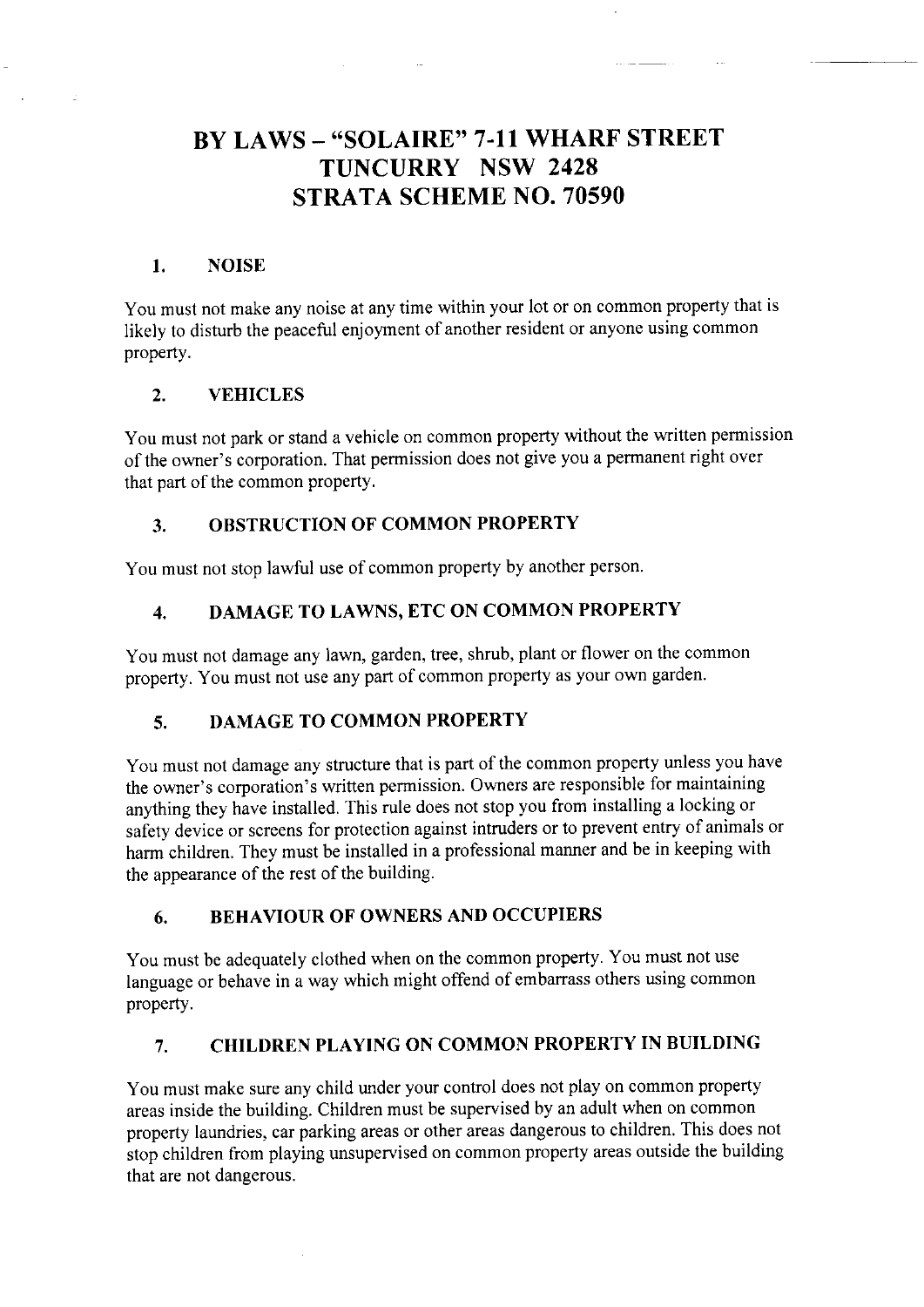## 8, BEHAVIOUR OF INVITEES

You must make sure your visitors do not behave in a way which might disturb the peaceful enjoyment of another resident. This applies to behavior in a lot and on common property

 $\sim 100$ 

## 9. DEPOSITING RUBBISH, ETC ON COMMON PROPERTY

You must not throw rubbish, dirt, dust or other materials on the common property that may interfere with the peaceful enjoyment of another resident.

## 10. DRYING OF LAUNDRY ITEMS

Unless you have the written permission of the owners corporation you must not hang washing, toweling, bedding, clothing or other articles on any part of the strata scheme (eg. On the balcony of your lot) so that it may be seen from outside the building. Clothing hung on the common property clothes line must only be there for a reasonable time.

## II. CLEANING WINDOWS, ETC

You must clean all glass in windows and doors on the boundaries of your lot, even though they may be on common property.

## 12. STORAGE OF INFLAMMABLE LIQUIDS

You must get written permission from the owners corporation if you want to store any inflammable materials in your lot or on common property. But you may store these materials without permission if they are to be used for domestic purposes.

## 13. MOVING FURNITURE, ETC ON OR THOUGH COMMON **PROPERTY**

You must tell the owners corporation executive committee if you are going to move large objects or fumiture through common property areas of the building. This allows an executive committee representative to be present during the move.

#### 14. FLOOR COVERINGS

You must cover the floor of your lot or treat it to stop noise which may disturb another resident. This does not apply to the kitchen, laundry, lavatory or bathroom of a lot.

## 15, GARBAGEDISPOSAL

- You must keep a clean, dry and adequately covered garbage bin in your lot or on the authorized part of the common property.
- You must make sure your garbage is securely wrapped and all tins and containers are properly drained.